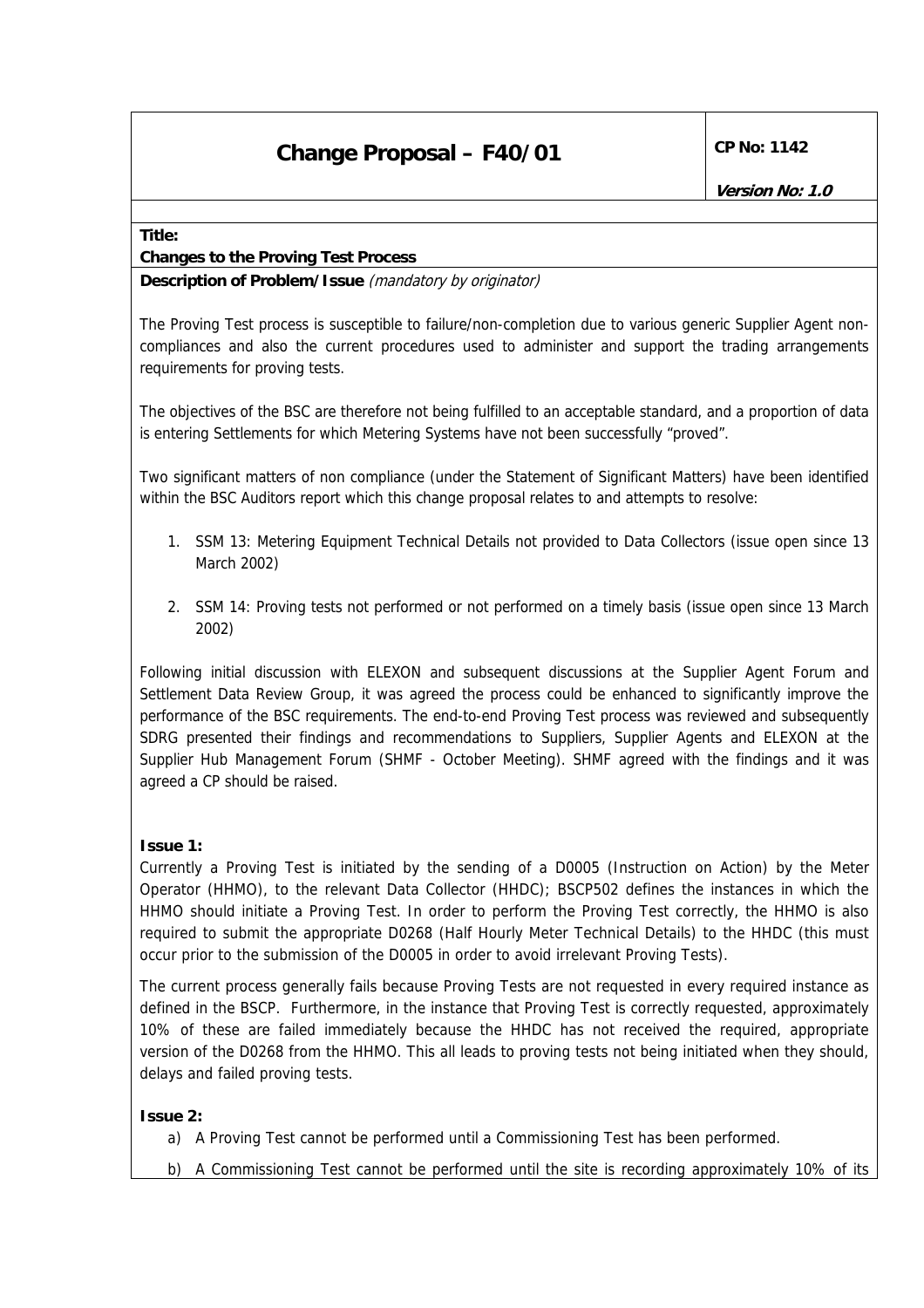### Agreed Capacity.

There is no way for a HHDC to identify those sites for which a Commissioning Test has not yet been performed and therefore identifying why a Proving Test has not yet been initiated. Similarly, there is no way for a HHMO to identify that the site has reached the 10% threshold (meaning a Proving Test is required), other than to make "off-chance" visits to site in order to monitor the consumption. This process is inefficient, non-cost effective and does not ensure that the Proving Test is performed at the earliest opportunity, thus all contributing to possible inaccuracies in Settlement data.

#### **Issue 3:**

Currently a retest for a previously "unsuccessful" Proving Test is requested via a D0005, the same flow as currently used for the initial request. This process in itself does not have any associated issues however as it is proposed that this flow continue to be used in this scenario only, a change to the DTC will be required in order to clarify its use.

### **Issue 4:**

In the instance that a HHMO fails a Proving Test they are required to notify the HHDC of this via a D0002 flow (Fault Resolution Report or Request for Decision on Further Action); in such instances the information contained within the D0002 is frequently found to be poor or, relevant information is missing. Therefore, a HHDC is unable to make an informed decision as to whether this data should be submitted to Settlements or to apply the relevant estimation techniques. It is believed that one of the possible reasons for this poor quality of information, is that a HHMO could send a D0002 response and fail the proving test, solely to meet the HHMO Service Levels and avoid a non-compliance. There is a possibility that in these instances the site may not have "genuinely" failed a Proving Test which could lead to less accurate data entering Settlements.

Similarly some HHDC's "fail" Proving Tests when data cannot be retrieved remotely instead of issuing a hand held read to collect the data, again this also may be to meet the prescribed timescales in the BSCP and avoid a non-compliance being raised.

### **Issue 5:**

It is believed there will be an increase in the use of "GPRS" as a comms. method. In light of this it would be efficient to add this to the D0268 at the same time as making any other changes.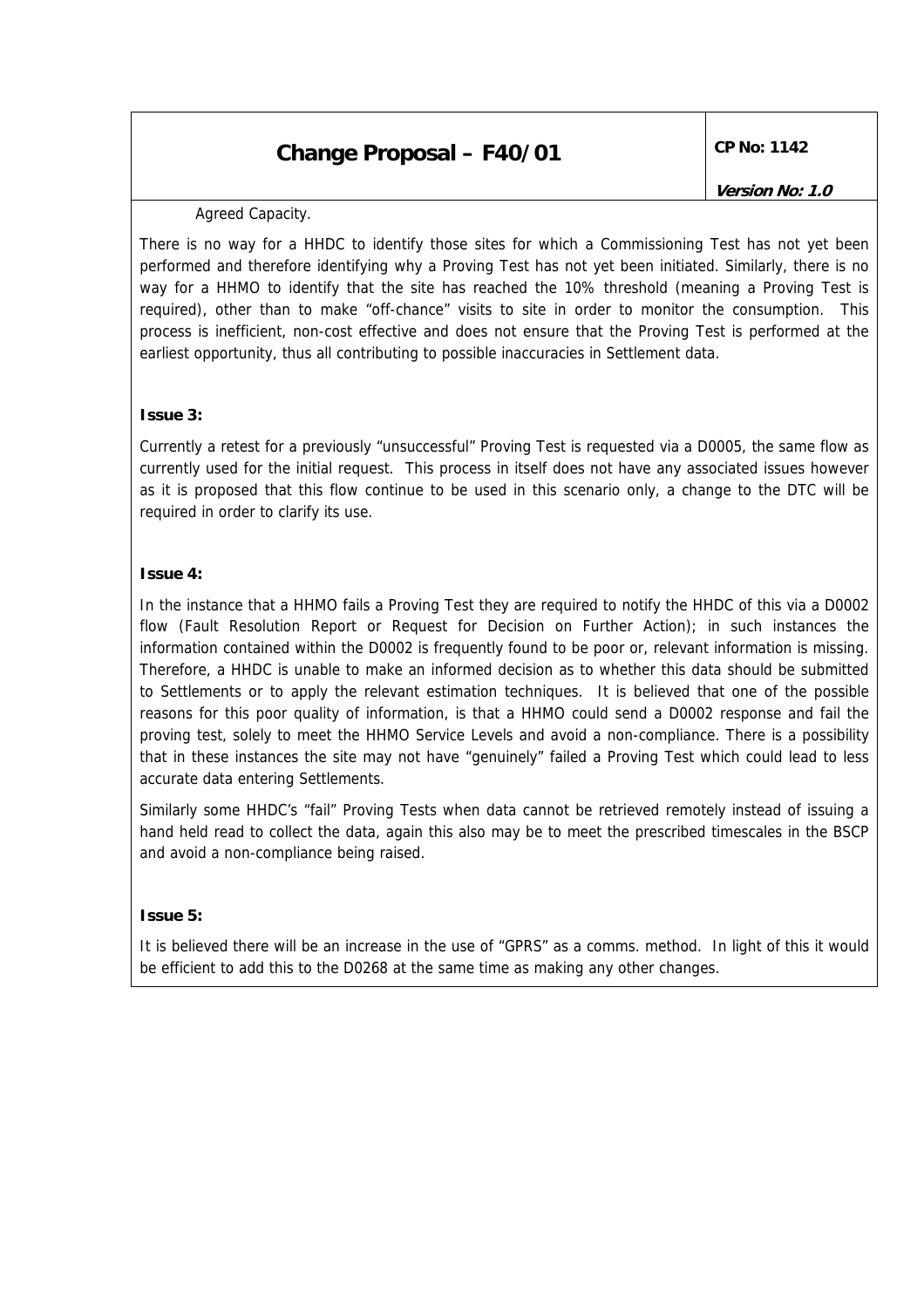**Version No: 1.0** 

### **Proposed Solution(s) (**mandatory by originator)

### **Issue 1:**

It is proposed that the D0268 should be used as the trigger to initiate the Proving Test and the use of the D0005 in this "initial" Proving Test request will become redundant. The following two options describe how the D0268 could be used to facilitate this change.

### OPTION 1:

Amend and extend the list of options available in the "Event Indicator Field" (J1689) as follows:

- a) Amendment to Code A New Connection, commissioning complete.
- b) New code New Connection, commissioning outstanding.
- c) New code  $R MTDs$  manually intervened.

The Meeting agreed that the use of the following Codes by the HHMO would denote to the HHDC that a Proving Test was required: - A, B, D, E, O, P and R.

In this Option, the "Additional Information" field in the D0268 (data item J0012) would be used to denote the date required for Proving, if using Method 1 of the Proving Test Options. If progressed, this option would require an amendment to Annex C of the DTC regarding the use of data item J0012.

### OPTION 2:

Add a new field to the D0268 to denote "Proving Test Required".

This option would fully resolve the problems surrounding Proving Tests but there was concern over the cost of adding a new field on the D0268. However, it has been included in the Change Proposal in order that it can be considered by the Industry.

## **Issue 2:**

A process requirement for HHMOs to be introduced and included in the Proving Test section of BSCP514 to the effect that: -

The HHMO will monitor the consumption on site, at least monthly, in order to determine when a Commissioning Test can be performed. The HHMO will monitor this load either by communicating with the meter direct or alternatively, by checking the consumption level with the relevant HHDC by either phone call or email.

Once the HHMO has performed the Commissioning Test they should request a Proving Test as per the process described in section 5.5 of BSCP 514.

### **Issue 3:**

In the instance that a Proving Test is "failed", the HHMO should initiate a retest by completing and submitting a D0005 to the HHDC – this would be the only instance in the Proving Test Process in which this flow should be used.

A change to the DTC may be required solely to amend the definition to the Data Item "J0007 –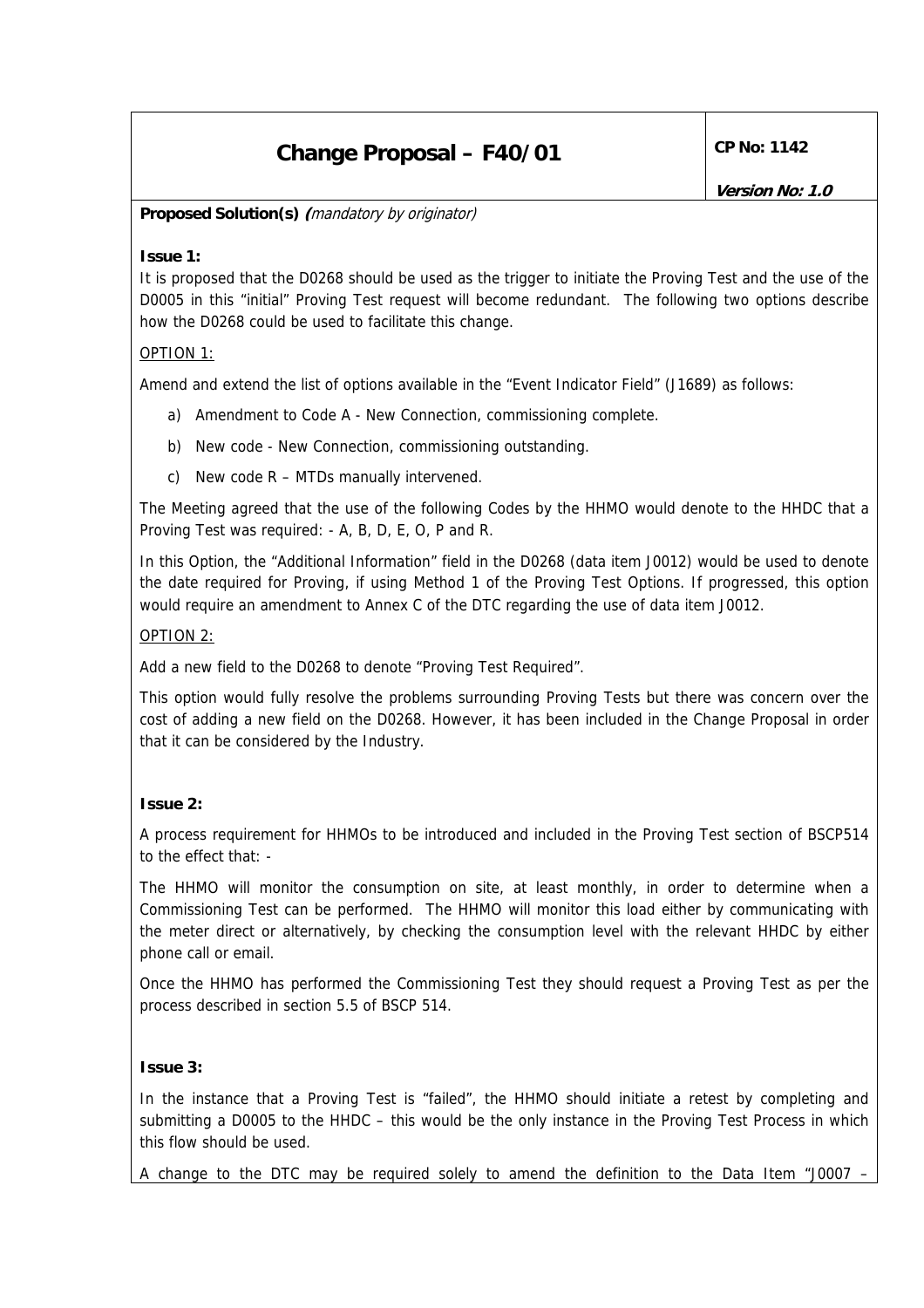Requested Action Code".

### **Issue 4:**

Amend Section 4.6.5 of BSCP 502 to read: "In the event that timescales are exceeded and the Proving Test is not completed, the process shall proceed to completion and an audit trail will be maintained by Supplier Agents in order to explain the delay.

#### **Issue 5:**

A change to the D0268 should be progressed to add "GPRS" as a communications method to the data item J0386.

**Justification for Change** (mandatory by originator)

#### **Market:**

The use of one single flow would streamline the Proving Test Request Process and provide confidence that this requirement is being fully satisfied. The changes suggested would make the process robust, easier to perform and will allow a greater understanding of the events that caused a proving test not being performed.

### **Suppliers:**

Suppliers would gain greater assurance that the process is adhered to in all instances and that where possible, the data entering Settlements has been validated via the Proving Test process. Suppliers would also benefit in cost savings, as this approach would eliminate any irrelevant Proving Tests, delays and errors.

### **MO Agent:**

The use of one single flow in the Proving Test request process would reduce the DTN costs associated with this process and take into account the MOA has regarding commissioning and completing proving tests in certain timescales.

An automated solution would ensure that a Proving Test is requested in every instance, thus reducing resource time in completion of the D0005. The opportunity for human error causing further problems would be significantly reduced through the automation and the changes should negate the potential of audit non-compliances being raised due to a failure to comply with the requirements.